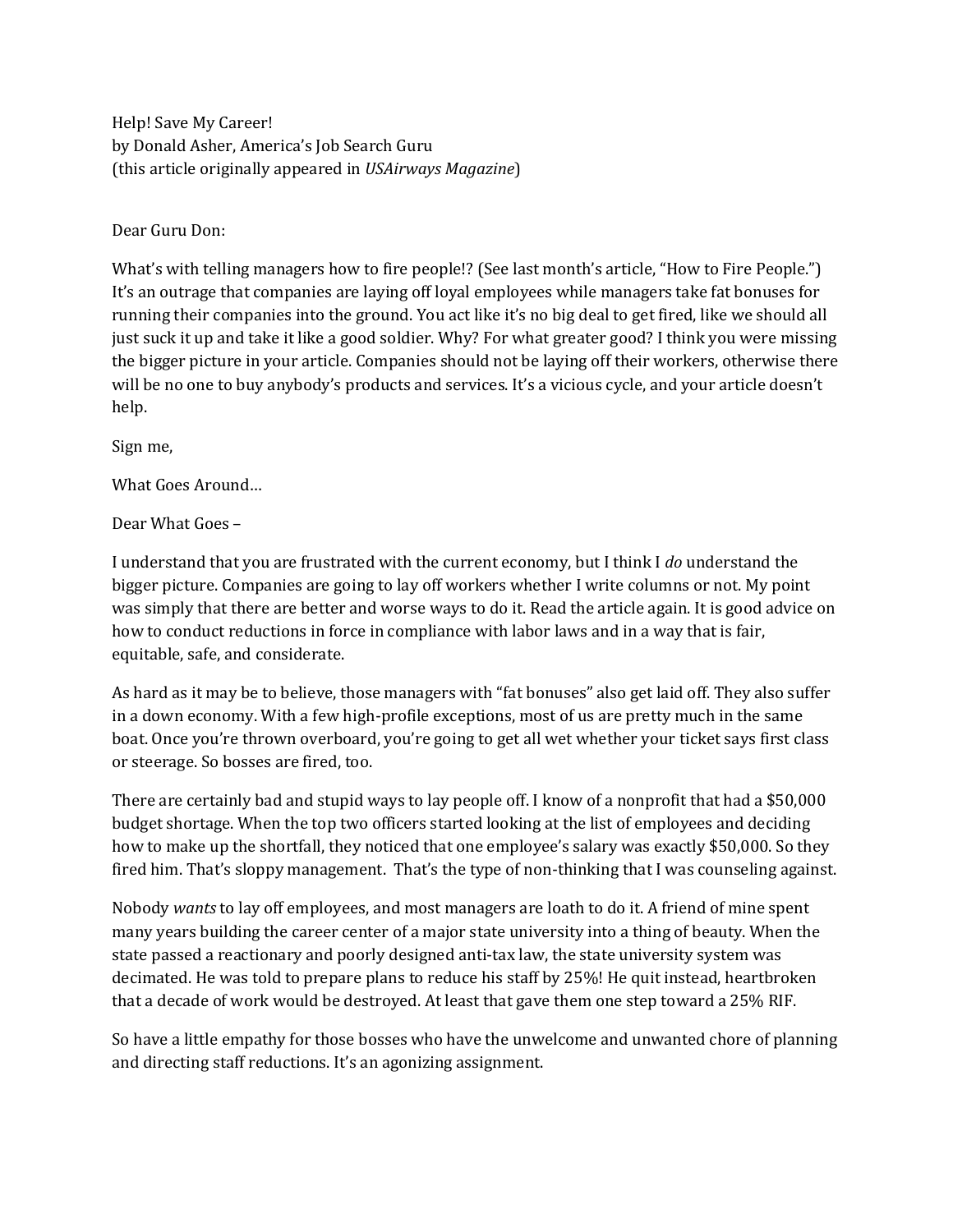As to your point about economics, you're right only if all employers act in a similar fashion and at the same time. If I keep and pay my workers while everyone else is shedding theirs, I will simply have greater losses compared to my competitors. As long as customers and future employees don't punish me for reducing staff, layoffs in a down-trending economy are perfectly rational.

By the way, I do think it is a big deal to get laid off. But I was writing from the perspective of the manager, a perspective not often covered. In addition to your critical letter, I got several thanking me for covering a difficult topic. You are right, though. Layoffs can be devastating. For more on this, read *The Disposable American: Layoffs and Their Consequences,* by Louis Uchitelle. On the other hand, many people bounce back from layoffs, get new jobs, start new businesses, pursue latent interests, and thrive. A layoff can be a catalyst for change, an opportunity to restructure one's life on new terms. More on this next month.

My best wishes for your continued success,

Donald Asher

Dear Guru Don –

Recently my IT workplace environment has taken a turn to the absurd. My boss earlier this year scheduled a team event to watch a movie over lunch. She sent out a meeting invite and scheduled time on my calendar. The movie was the uncut version of "Office Space." The basic story line revolved around three programmers who devise an application to embezzle money from their employer. The movie, if you have not seen it, includes a lot of foul language, plus some nudity, sexual innuendo with the boss, and rap music with the "N" word.

I found the movie to be very offensive and uncomfortable. I strongly had the urge to get up and walk out at several stages of the movie but did not due to her—my boss's—overbearing management style. I would not have been a "team player" if I had.

This type of activity goes directly against many of the values stated by the company—to be respectful, to accept/promote cultural diversity, etc. Recently, I approached my manager's manager and divulged this information. He did not appear to be surprised when informed of the movie. There has been no response from him at this time.

I am at a crossroad because I have lost all respect for her and the organization at this time. What direction would you suggest I take? Where do I go from here?

Sign me,

Not Amused

Dear Not Amused –

This is a classic case of the type that causes HR managers to lose sleep. One person's humor is another's offense. Many consider "Office Space" one of the top-ten funniest movies ever made about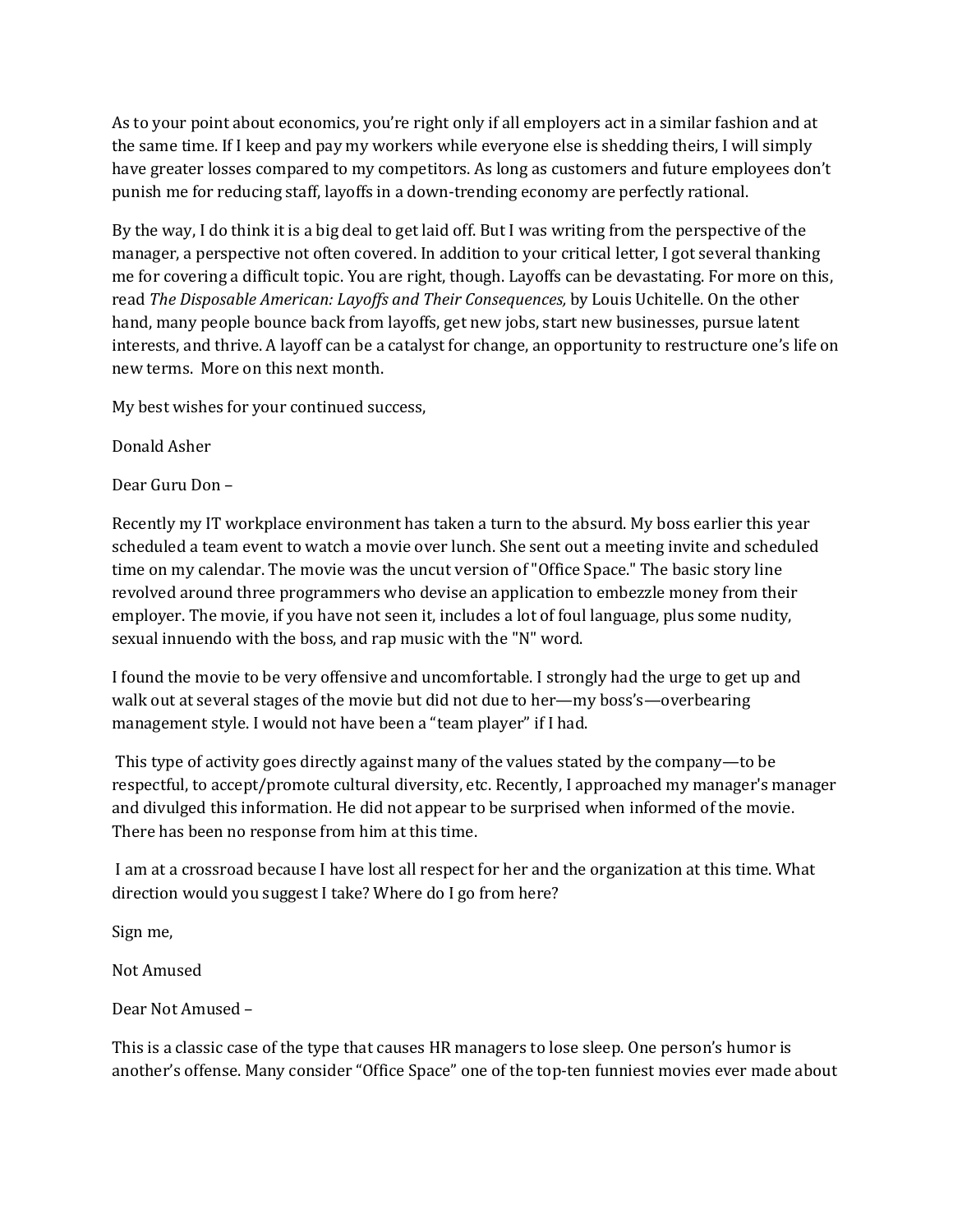the workplace. But that doesn't mean it should ever, ever be shown in a workplace! What was your boss thinking?!?

There is a time and a place for everything, and this movie should *not* be watched at work. I love the late, great George Carlin, too, but his "Seven Words You Can Never Say on Television" should never be played on television. Duh!

So your boss is a clod. I'd like to know her rationale for believing this would be a bonding experience. This is eerily like another media product about working, the American version of "The Office," starring Steve Carell as the haplessly clueless Michael Scott. By the way, this is another show that should not be shown at work.

One more time for everybody: Don't tell ethnic or gender-based jokes at work. Don't engage in sexual innuendo at work. Don't use profanity at work. Don't mock any religion at work. Don't try to convert your coworkers to your religion. Don't mock any group, and that includes any race, gender, age, size of person, sexual orientation, persons from any particular country of origin, people with accents, people with more or less pigment in their skin, the differently abled, and people with illnesses or genetic disorders about which they can do nothing. Don't even make fun of people who dress funny, because they are not going to get it, and when you explain it to them, they are not going to like it.

The workplace is not a comedy club.

As to your situation, if this were an isolated incident, I would suggest you just get over it. You have already complained to your boss's boss. That is a big act, whether you know it or not. However, this seems to be the final straw for you. Before you leave, you should try to get the organization to live up to its ideals. In a perfect would, you could just sit down with your boss and talk it out, but I am inferring that's not a good idea. You can go to HR and file a formal complaint, and ask for a sit down with your boss *with an HR officer present* to explain how the movie affected you. As to being a team player, that is beside the point. You're apparently not on this team. There may be others who would love to complain as well, or you may be all alone in taking offense. It really doesn't matter.

In a nutshell, if you can't get over it and move on, make a formal complaint.

My best wishes for your continued success,

## Donald Asher

Send your career emergency to <u>don@donaldasher.com</u>, and watch this space for Asher's response.

BIO: Donald Asher is a nationally known writer and speaker on careers and higher education. He is the author of eleven books, including *Cracking the Hidden Job Market; How to Get Any Job: Life Launch and Re-Launch for Everyone Under 30; Graduate Admissions Essays,* the best-selling guide to the graduate admissions process; *Asher's Bible of Executive Resumes; Cool Colleges for the Hyper-Intelligent, Self-Directed, Late Blooming, and Just Plain Different;* and *Who Gets Promoted, Who Doesn't, and Why* (named Business Book of the Year 2008 by national career columnist Joyce Lain